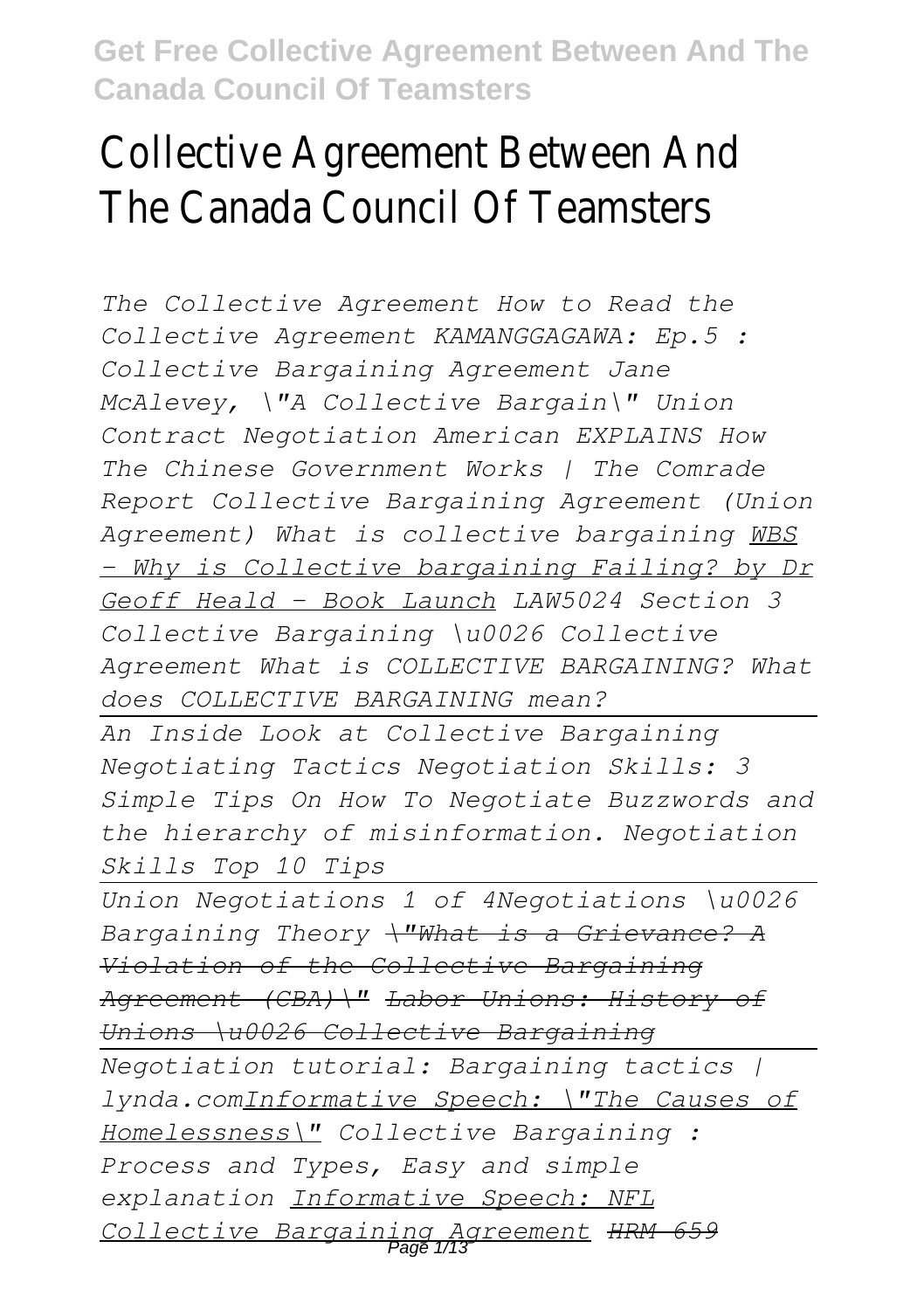*(Collective Agreement: Non- Compliance) What are the 4 phases of collective bargaining? A guide to collective agreements and Pay Equity Collective Bargaining \u0026 Collective Agreement #StudentAssignment Collective Bargaining Process Collective Bargaining in South Africa Collective Agreement Between And The*

*A contract is an agreement between employee and employer setting out implied and explicit terms and conditions - written statement of particulars, collective agreements*

*Employment contracts: Collective agreements - GOV.UK*

*Collective agreements. Collective agreements set out agreed terms with trade unions or staff associations which allow the negotiation of important terms and conditions of employment. Typical terms of collective agreements include how negotiations take place, which employees are covered by the agreement, and what terms and conditions will be covered by the agreement.*

*Collective agreements - InBrief.co.uk A collective agreement, collective labour agreement or collective bargaining agreement is a written contract negotiated through collective bargaining for employees by one or more trade unions with the management of a company that regulates the terms and conditions of employees at work. This includes regulating the wages, benefits, and* Page 2/13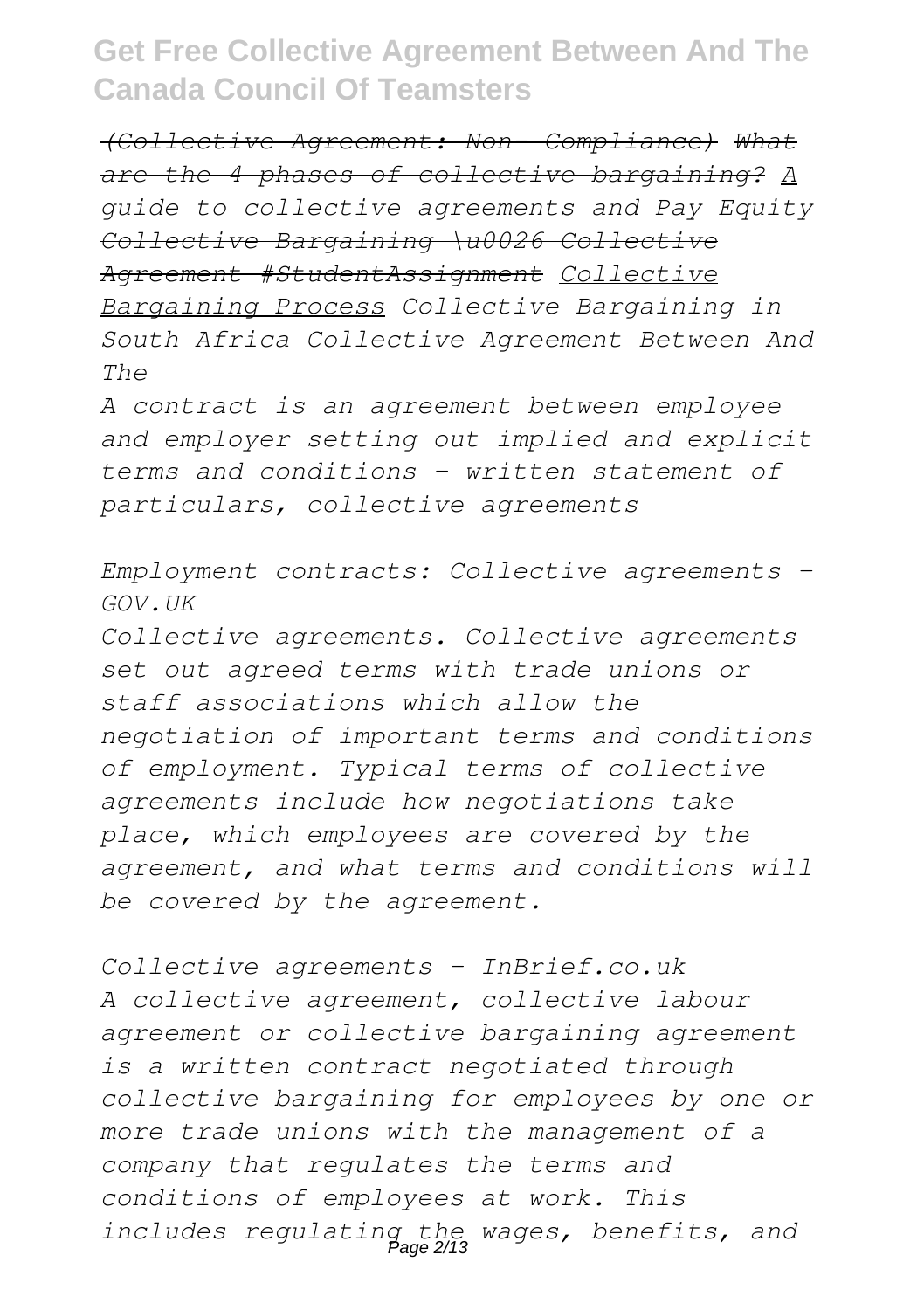*duties of the employees and the duties and responsibilities of the employer or employers and often includes rules for a dispute resolution process.*

*Collective agreement - Wikipedia A collective agreement (TES) is an agreement entered between a trade union and employer union concerning the terms of employments followed in the field.*

*What is a collective agreement? | Trade Union Pro A collective labour agreement is an agreement relating to terms and conditions of employment and work concluded between, on the one hand, the representatives of one or more trade unions or occupational groupings of workers and, on the other, one or more occupational organizations of employers or any other grouping of employers or one or more employers individually.*

*Collective Agreements (General) - Example At national level, collective agreements are agreements concluded between single employers or their organisations on the one hand, and organisations of workers such as trade unions on the other. These agreements establish the content of individual contracts of employment and regulate relationships between the parties.*

*European collective agreements | Eurofound* Page 3/13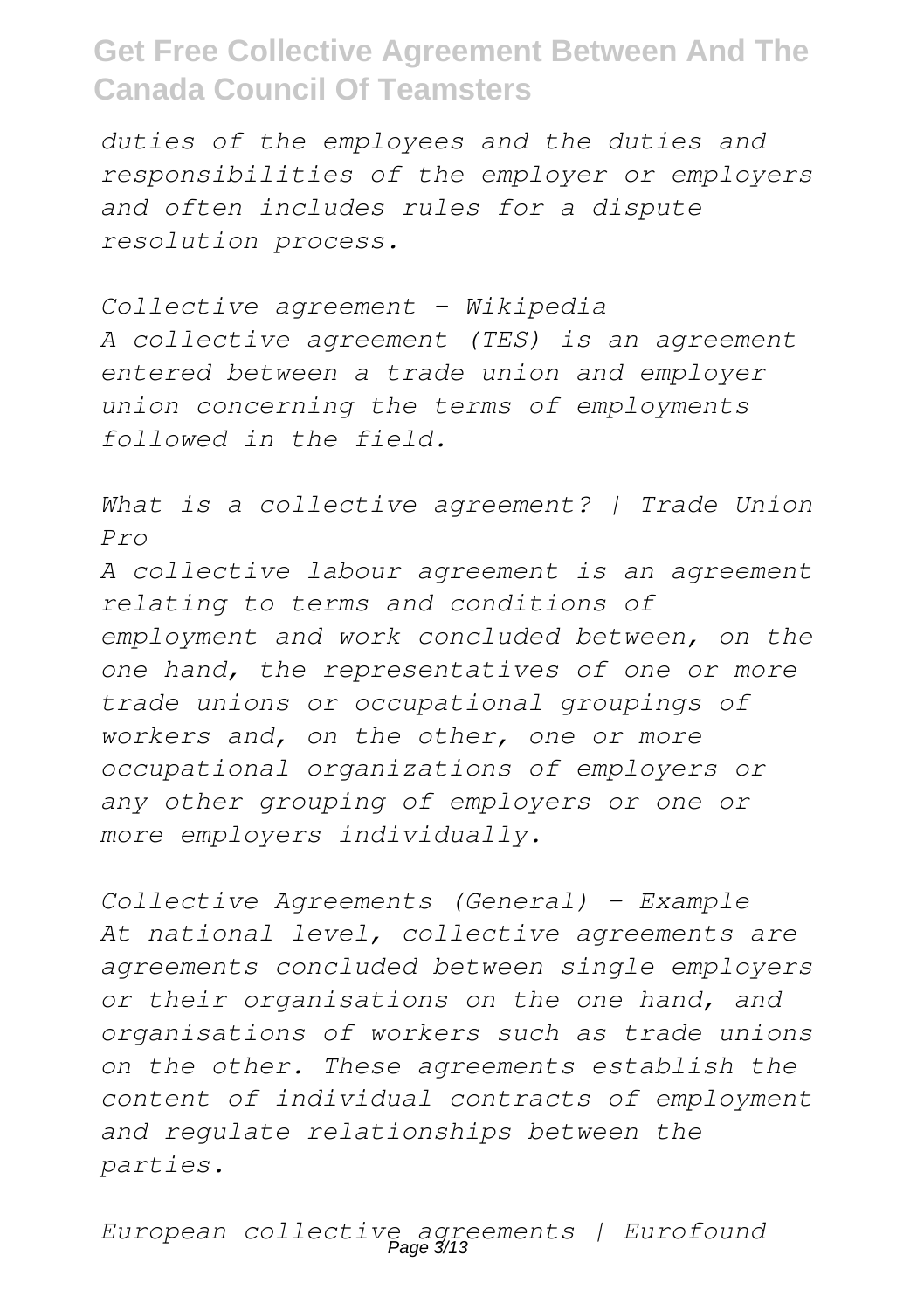*Collective agreements Where collective bargaining has lead to an agreement, for example pay increase, these agreements are called collective agreements. Collective agreements within the workplace can cover both union and non-union staff as trade unions often negotiates on behalf of the staff employed in a specific group.*

*Collective bargaining | Acas Jointly agreed statements from the University and its recognised trade unions and collective agreements between the University and its recognised trade unions. Joint Statements University and UCU Joint Statement 28 June 2018 regarding employment of guaranteed minimum hours teaching staff and fixed-term academic staff (205.95 KB PDF)*

*University and Union Collective Agreements | The ... collective agreement . between . the union of northern workers . and . the minister responsible for the public service act. expires . march 31, 2021*

*COLLECTIVE AGREEMENT BETWEEN THE UNION OF NORTHERN WORKERS ...*

*A collective agreement is an agreement between two parties on the working conditions for employees that will apply in a business or industry. In Denmark, there is no legal requirement for Danish or foreign companies to follow or enter into a collective* Page 4/13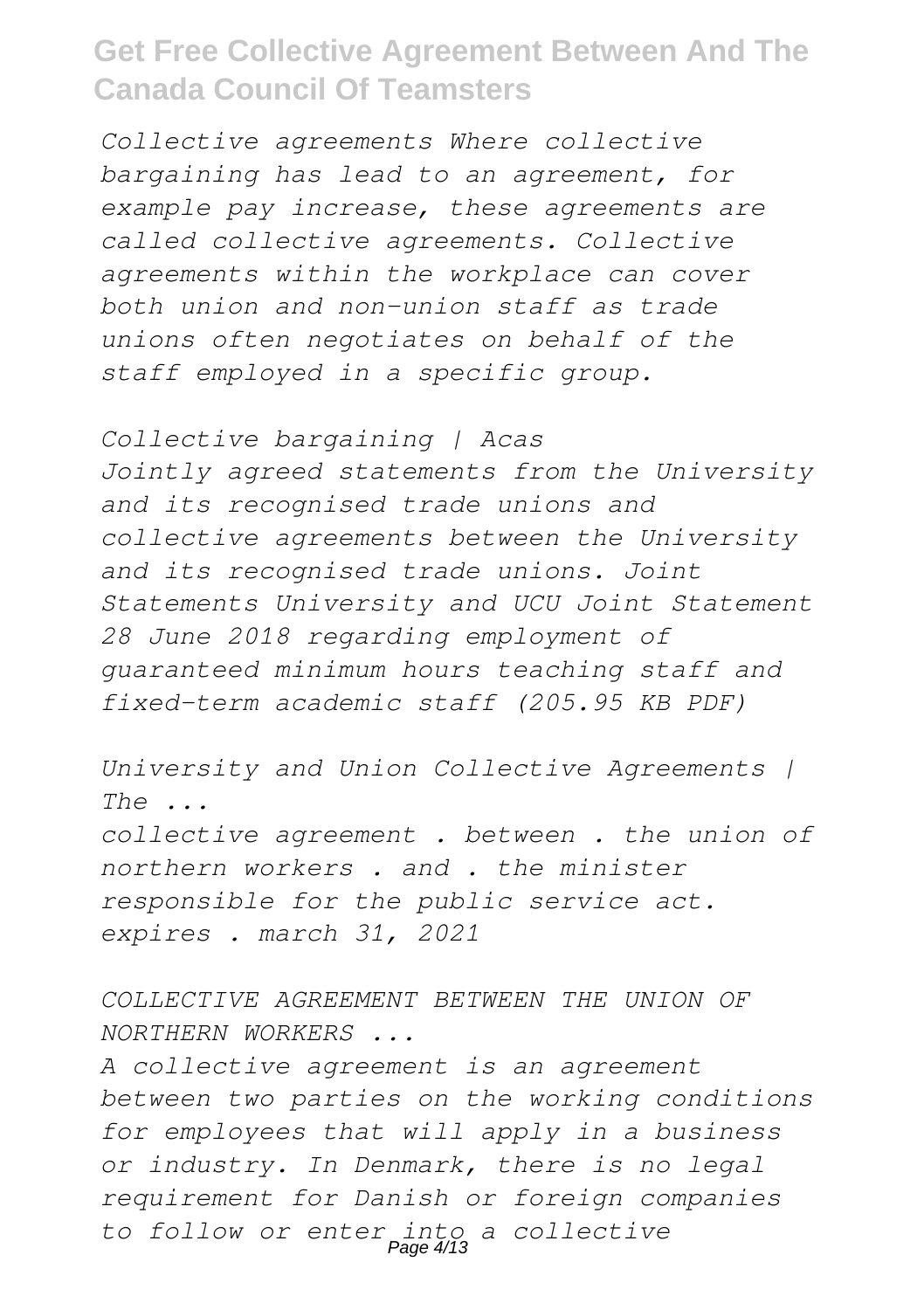*agreement.*

*Collective agreements - Workplace Denmark Some labour legislation is semidiscretionary, which means that labour legislation can be derogated from by a collective agreement but not by a personal contract between the employer and the worker. The collective agreement model is based on strong trade unions and employers' organisations. A high membership rate is a key feature.*

*The Collective Agreement - The Swedish Trade Union ...*

*Where notice for revision of this Agreement is given under Section :01, the parties shall meet and exchange proposals at least thirty (30) days prior to the expiry date of the Agreement and commence collective bargaining. These time limits may be changed by mutual agreement between the parties hereto.*

#### *Collective Agreement*

*collective agreement and where such an agreement contains terms and conditions of employment that differ from those in the contract of employment between them, the provisions of the collective agreement will be incorporated into the contract of employment between them. The provisions of the contract*

*Collective agreements 1 - SA Labour Guide* Page 5/13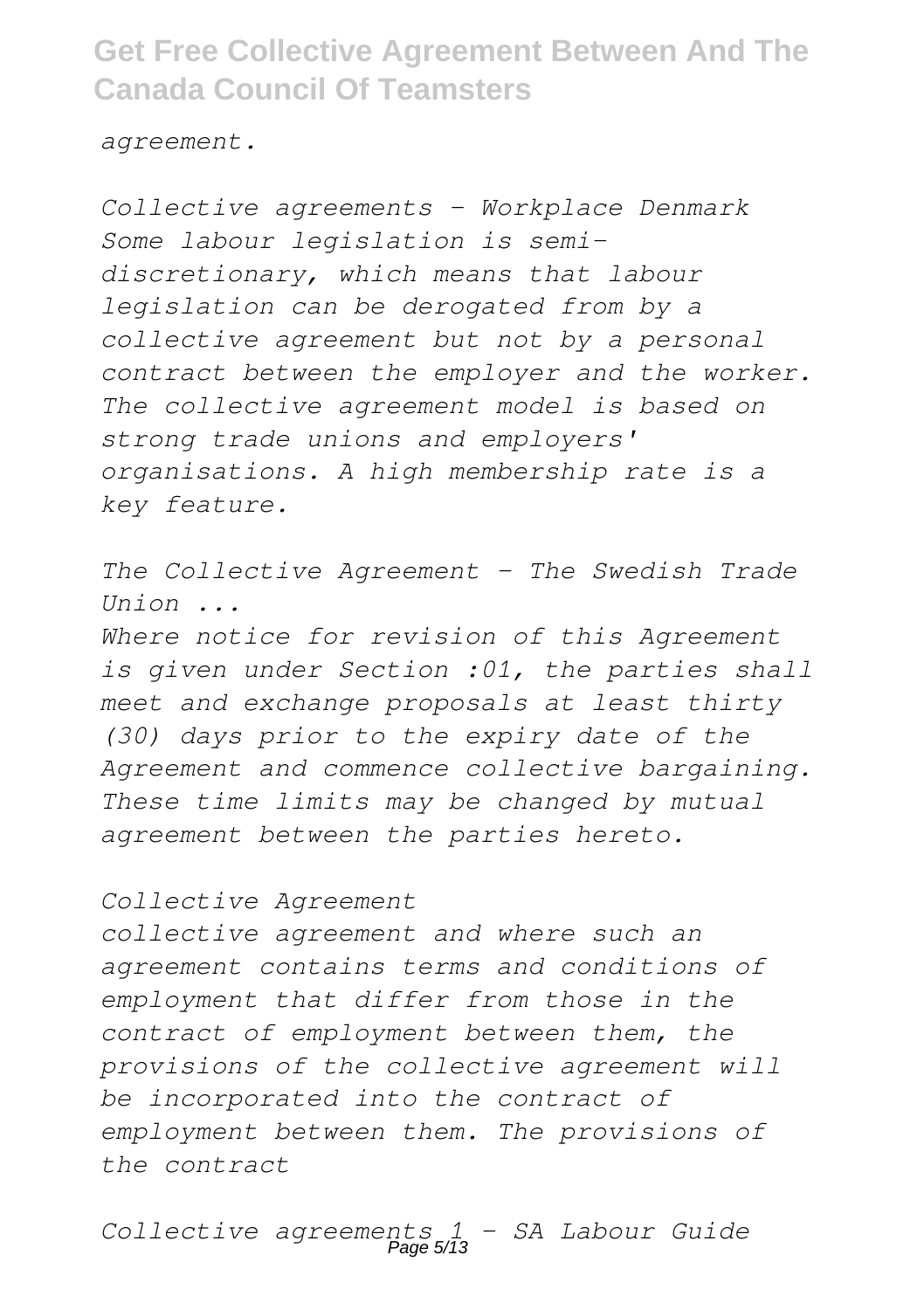*Collective agreements for public service. Access Government of Canada collective agreements that provide information on rates of pay, working conditions, terms and conditions of employment, and leave provisions. Find a collective agreement. Enter keywords to find a collective agreement.*

*Collective agreements for public service-Canada.ca article 14.10 of the Central Collective Agreement the following shall be: day shift 0700 hours and 1500 hours evening shift 1500 hours and 2300 hours night shift 2300 hours and 0700 hours (b) The Hospital will advise the Union as per article 18 of the expected introduction of alternate start and end times.*

*COLLECTIVE AGREEMENT BETWEEN THE OTTAWA HOSPITAL AND Consultation does not have to end in agreement, but it must be carried out with a view to reaching it, including ways of avoiding or reducing the redundancies. Collective consultation Follow these ...*

*Making staff redundant: Redundancy consultations - GOV.UK A collective agreement is a signed document between the Employer and a bargaining agent containing provisions respecting the terms and conditions of employment and related* Page 6/13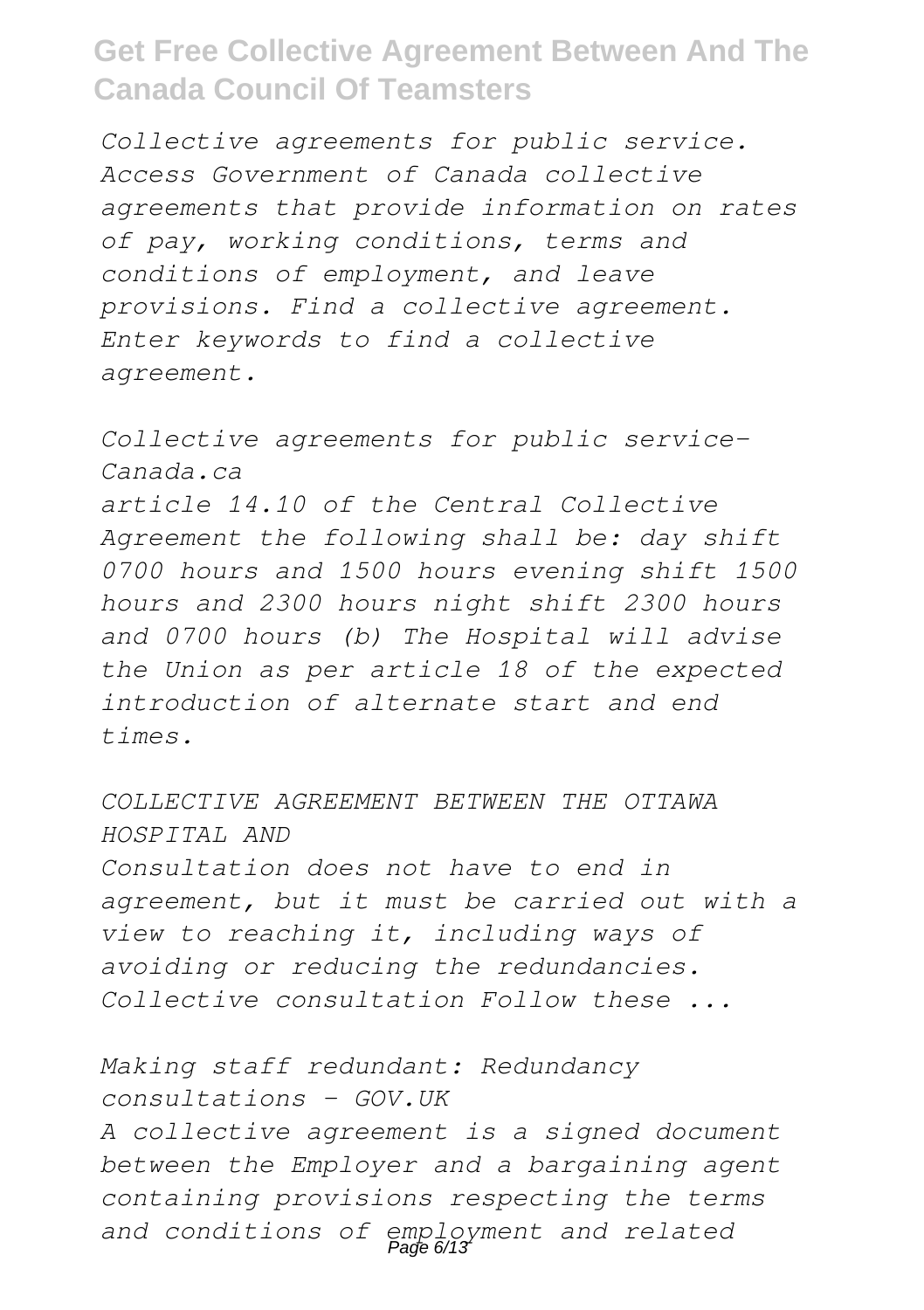*matters. The agreement indicates your entitlements, in the form of pay and benefits, for performing the duties assigned to you.*

*Collective agreements - Canadian Food Inspection Agency 2016 – 2019 collective agreement between the city of coquitlam and the city of coquitlam firefighters' union local 1782, i.a.f.f.*

*The Collective Agreement How to Read the Collective Agreement KAMANGGAGAWA: Ep.5 : Collective Bargaining Agreement Jane McAlevey, \"A Collective Bargain\" Union Contract Negotiation American EXPLAINS How The Chinese Government Works | The Comrade Report Collective Bargaining Agreement (Union Agreement) What is collective bargaining WBS - Why is Collective bargaining Failing? by Dr Geoff Heald - Book Launch LAW5024 Section 3 Collective Bargaining \u0026 Collective Agreement What is COLLECTIVE BARGAINING? What does COLLECTIVE BARGAINING mean? An Inside Look at Collective Bargaining Negotiating Tactics Negotiation Skills: 3 Simple Tips On How To Negotiate Buzzwords and the hierarchy of misinformation. Negotiation Skills Top 10 Tips*

*Union Negotiations 1 of 4Negotiations \u0026 Bargaining Theory \"What is a Grievance? A*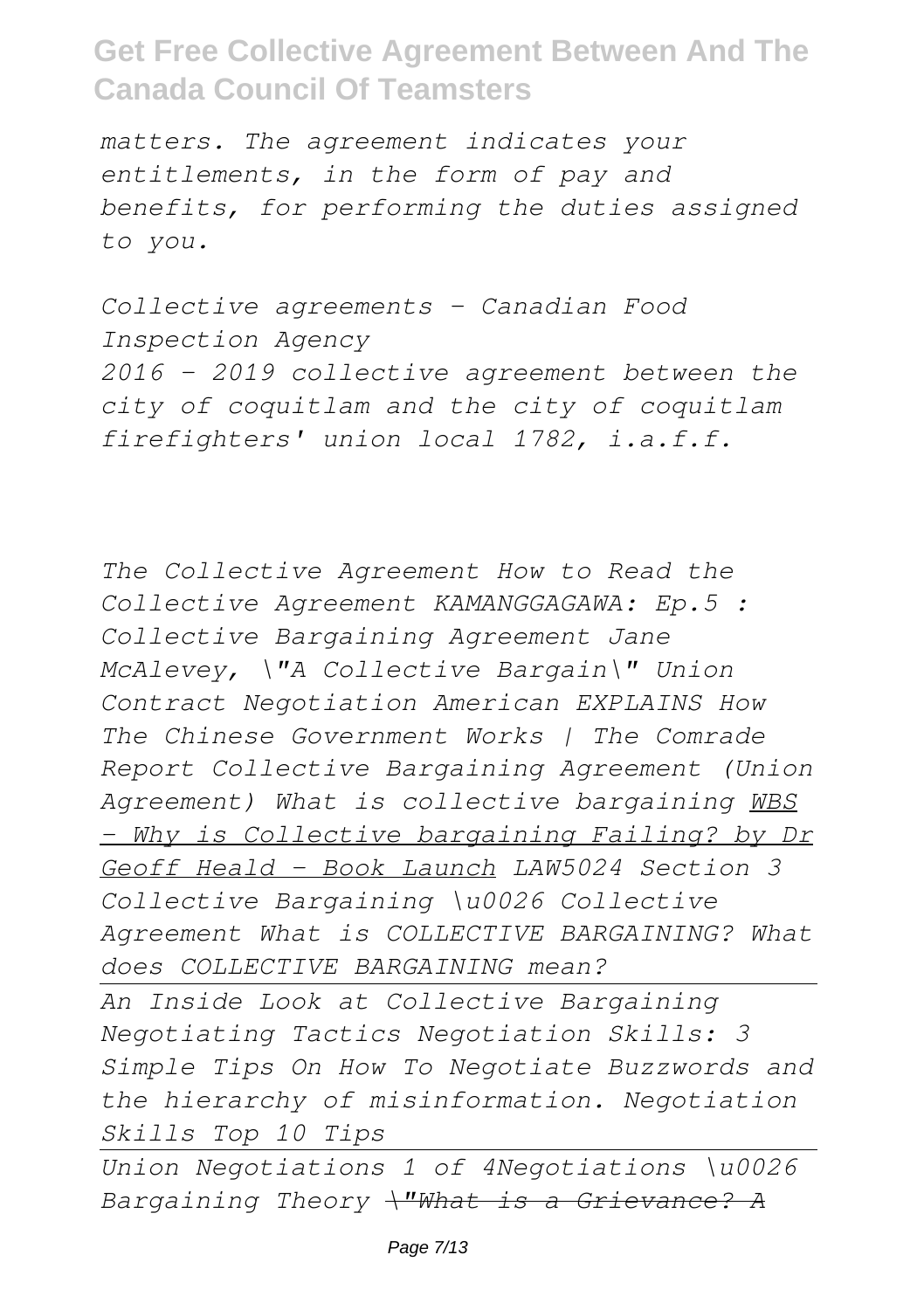*Violation of the Collective Bargaining Agreement (CBA)\" Labor Unions: History of Unions \u0026 Collective Bargaining Negotiation tutorial: Bargaining tactics | lynda.comInformative Speech: \"The Causes of Homelessness\" Collective Bargaining : Process and Types, Easy and simple explanation Informative Speech: NFL Collective Bargaining Agreement HRM 659 (Collective Agreement: Non- Compliance) What are the 4 phases of collective bargaining? A guide to collective agreements and Pay Equity Collective Bargaining \u0026 Collective Agreement #StudentAssignment Collective Bargaining Process Collective Bargaining in South Africa Collective Agreement Between And The*

*A contract is an agreement between employee and employer setting out implied and explicit terms and conditions - written statement of particulars, collective agreements*

*Employment contracts: Collective agreements - GOV.UK*

*Collective agreements. Collective agreements set out agreed terms with trade unions or staff associations which allow the negotiation of important terms and conditions of employment. Typical terms of collective agreements include how negotiations take place, which employees are covered by the agreement, and what terms and conditions will be covered by the agreement.*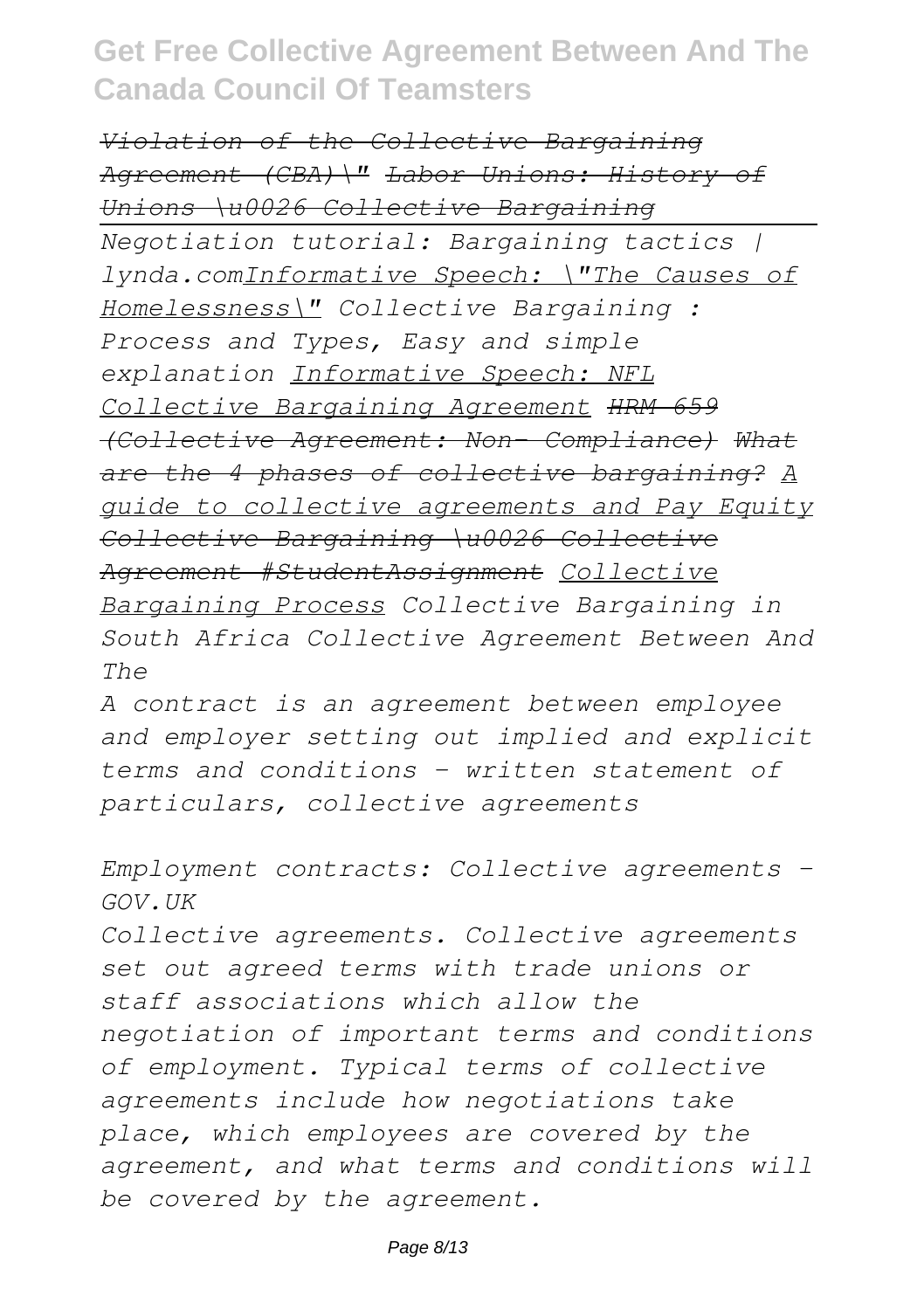*Collective agreements - InBrief.co.uk A collective agreement, collective labour agreement or collective bargaining agreement is a written contract negotiated through collective bargaining for employees by one or more trade unions with the management of a company that regulates the terms and conditions of employees at work. This includes regulating the wages, benefits, and duties of the employees and the duties and responsibilities of the employer or employers and often includes rules for a dispute resolution process.*

*Collective agreement - Wikipedia A collective agreement (TES) is an agreement entered between a trade union and employer union concerning the terms of employments followed in the field.*

*What is a collective agreement? | Trade Union Pro A collective labour agreement is an agreement relating to terms and conditions of employment and work concluded between, on the one hand, the representatives of one or more trade unions or occupational groupings of workers and, on the other, one or more occupational organizations of employers or any other grouping of employers or one or more employers individually.*

*Collective Agreements (General) - Example* Page 9/13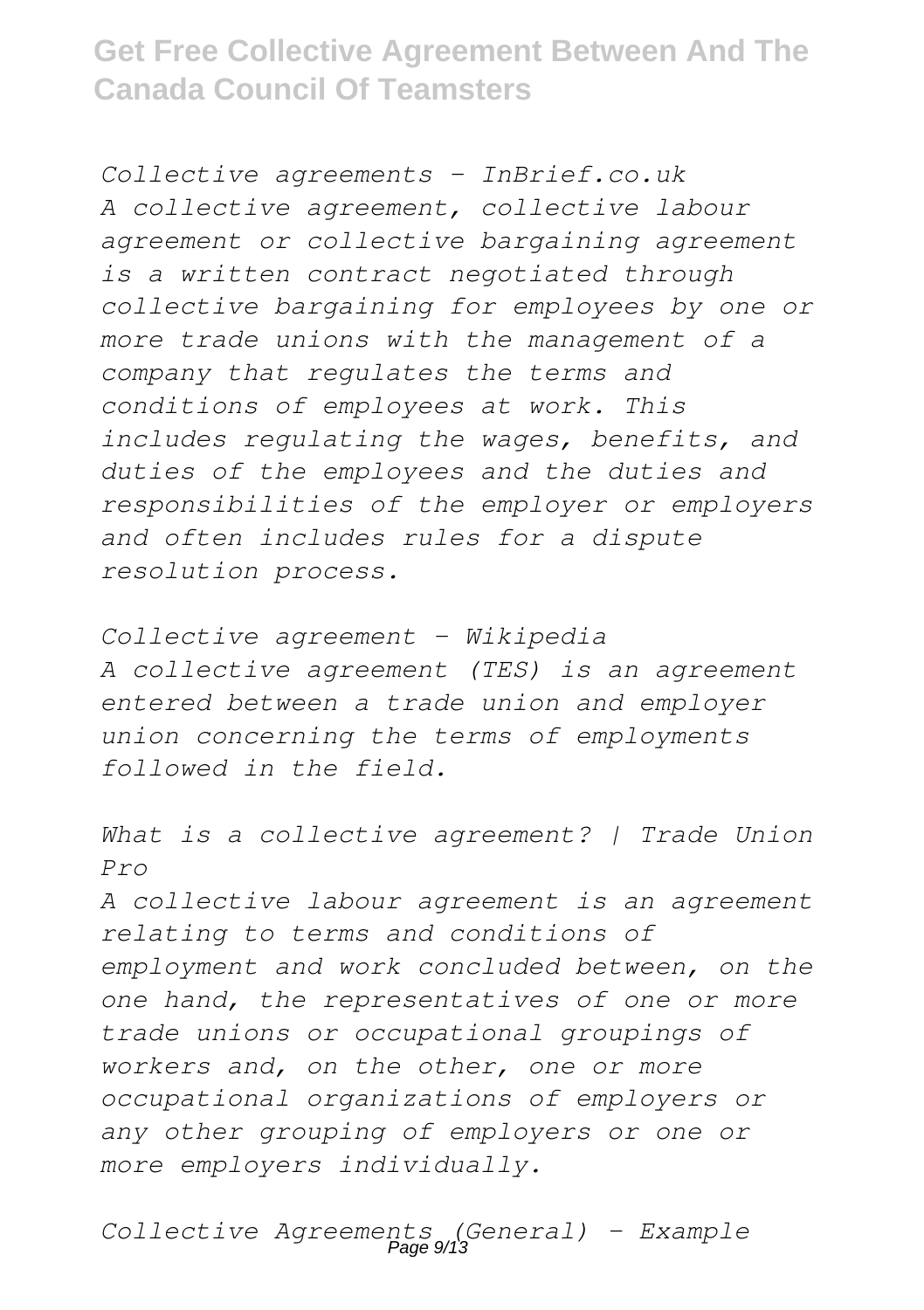*At national level, collective agreements are agreements concluded between single employers or their organisations on the one hand, and organisations of workers such as trade unions on the other. These agreements establish the content of individual contracts of employment and regulate relationships between the parties.*

*European collective agreements | Eurofound Collective agreements Where collective bargaining has lead to an agreement, for example pay increase, these agreements are called collective agreements. Collective agreements within the workplace can cover both union and non-union staff as trade unions often negotiates on behalf of the staff employed in a specific group.*

*Collective bargaining | Acas Jointly agreed statements from the University and its recognised trade unions and collective agreements between the University and its recognised trade unions. Joint Statements University and UCU Joint Statement 28 June 2018 regarding employment of guaranteed minimum hours teaching staff and fixed-term academic staff (205.95 KB PDF)*

*University and Union Collective Agreements | The ... collective agreement . between . the union of northern workers . and . the minister responsible for the public service act.* Page 10/13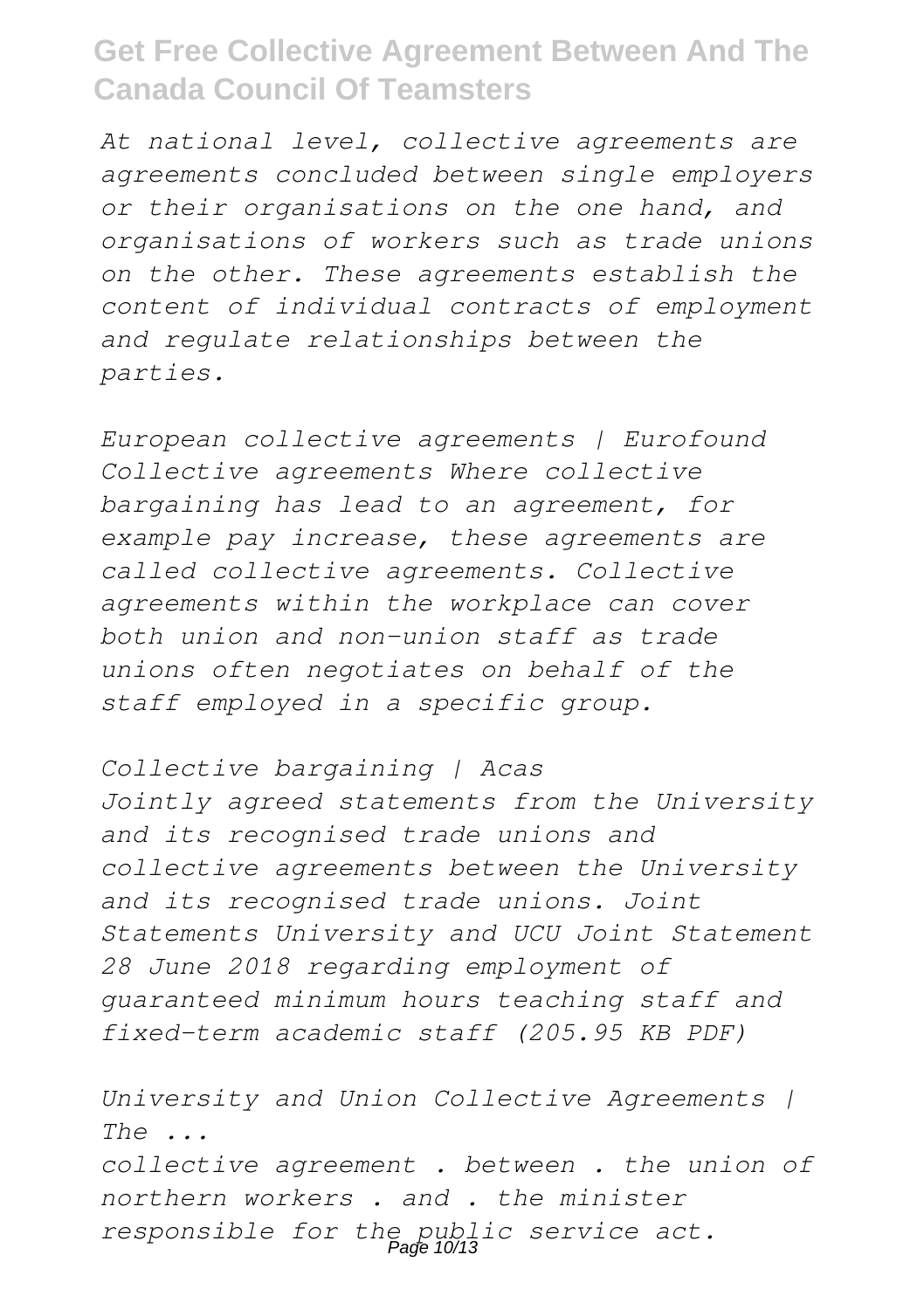*expires . march 31, 2021*

*COLLECTIVE AGREEMENT BETWEEN THE UNION OF NORTHERN WORKERS ...*

*A collective agreement is an agreement between two parties on the working conditions for employees that will apply in a business or industry. In Denmark, there is no legal requirement for Danish or foreign companies to follow or enter into a collective agreement.*

*Collective agreements - Workplace Denmark Some labour legislation is semidiscretionary, which means that labour legislation can be derogated from by a collective agreement but not by a personal contract between the employer and the worker. The collective agreement model is based on strong trade unions and employers' organisations. A high membership rate is a key feature.*

*The Collective Agreement - The Swedish Trade Union ...*

*Where notice for revision of this Agreement is given under Section :01, the parties shall meet and exchange proposals at least thirty (30) days prior to the expiry date of the Agreement and commence collective bargaining. These time limits may be changed by mutual agreement between the parties hereto.*

*Collective Agreement* Page 11/13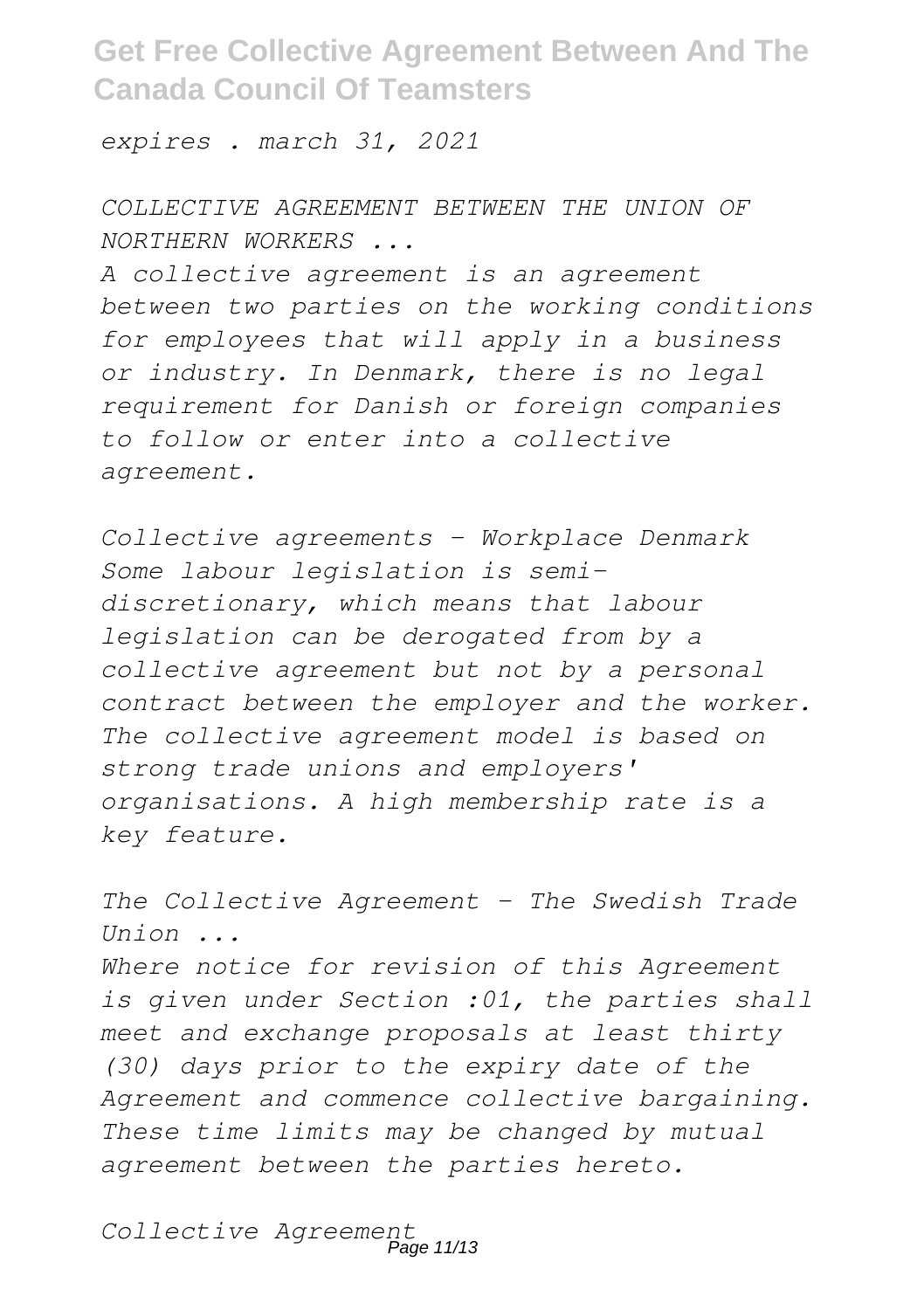*collective agreement and where such an agreement contains terms and conditions of employment that differ from those in the contract of employment between them, the provisions of the collective agreement will be incorporated into the contract of employment between them. The provisions of the contract*

*Collective agreements 1 - SA Labour Guide Collective agreements for public service. Access Government of Canada collective agreements that provide information on rates of pay, working conditions, terms and conditions of employment, and leave provisions. Find a collective agreement. Enter keywords to find a collective agreement.*

*Collective agreements for public service-Canada.ca article 14.10 of the Central Collective Agreement the following shall be: day shift 0700 hours and 1500 hours evening shift 1500 hours and 2300 hours night shift 2300 hours and 0700 hours (b) The Hospital will advise the Union as per article 18 of the expected introduction of alternate start and end times.*

*COLLECTIVE AGREEMENT BETWEEN THE OTTAWA HOSPITAL AND Consultation does not have to end in agreement, but it must be carried out with a* Page 12/13